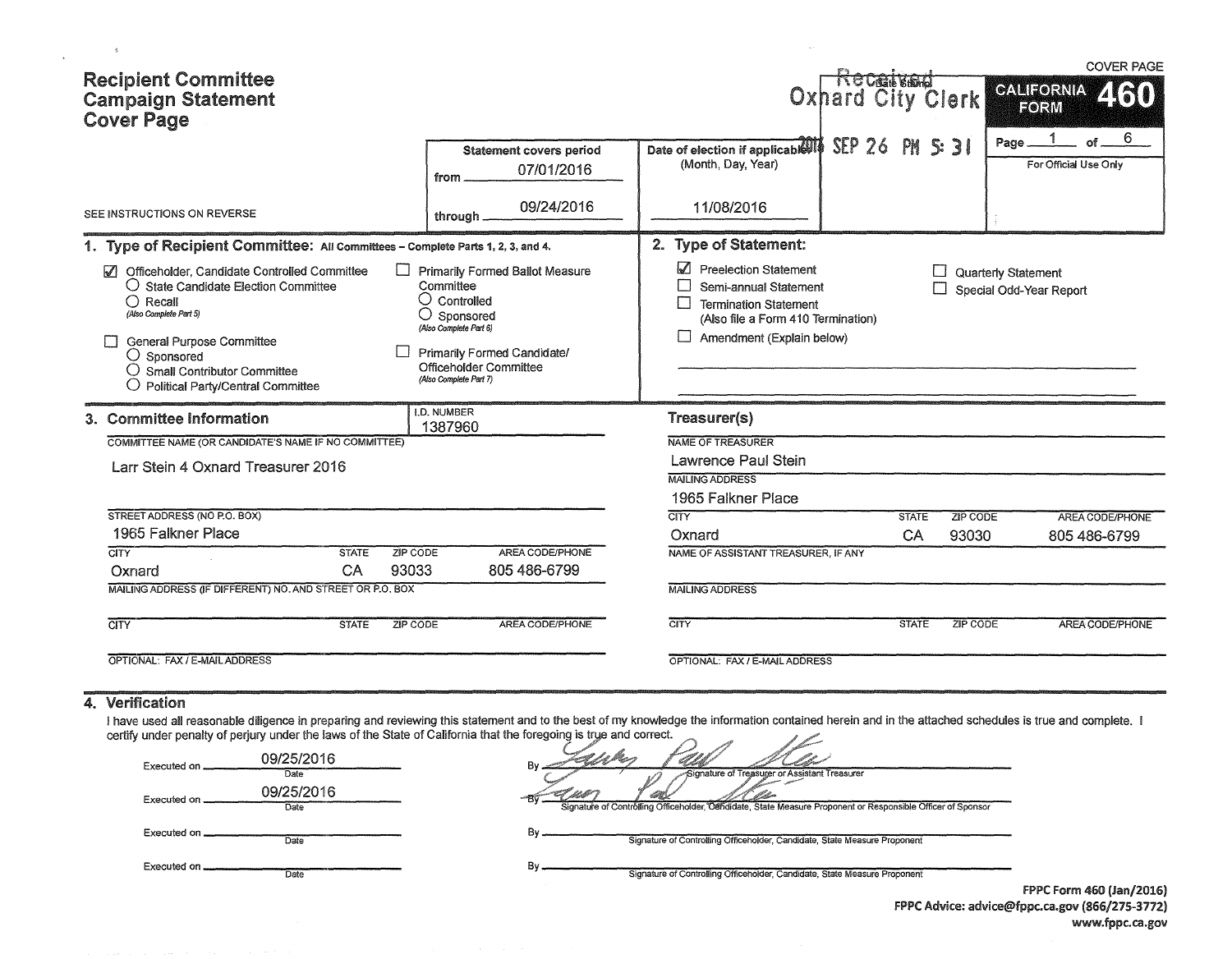### Recipient Committee Campaign Statement Cover Page - Part 2

# COVER PAGE - PART 2 **CALIFORNIA** FORM Page  $2$  of  $6$

#### 5. Officeholder or Candidate Controlled Committee

| NAME OF OFFICEHOLDER OR CANDIDATE                                          |                 |              |     |
|----------------------------------------------------------------------------|-----------------|--------------|-----|
| Lawrence Stein                                                             |                 |              |     |
| OFFICE SOUGHT OR HELD (INCLUDE LOCATION AND DISTRICT NUMBER IF APPLICABLE) |                 |              |     |
| <b>Treasurer City of Oxnard</b>                                            |                 |              |     |
| RESIDENTIAL/BUSINESS ADDRESS (NO. AND STREET)                              | <b>CITY</b>     | <b>STATE</b> | ZIP |
| 1965 Falkner Place                                                         | Oxnard CA 93033 |              |     |

Related Committees Not Included in this Statement: List any committees not included in this statement that are controlled by you or are primarily formed to receive contributions or make expenditures on behalf of your candidacy.

| <b>COMMITTEE NAME</b>    |                              |          | I.D. NUMBER        |                       |
|--------------------------|------------------------------|----------|--------------------|-----------------------|
|                          |                              |          |                    |                       |
|                          |                              |          |                    |                       |
| NAME OF TREASURER        |                              |          |                    | CONTROLLED COMMITTEE? |
|                          |                              |          | $\Box$ YES         | $\Box$ NO             |
| <b>COMMITTEE ADDRESS</b> | STREET ADDRESS (NO P.O. BOX) |          |                    |                       |
|                          |                              |          |                    |                       |
| <b>CITY</b>              | <b>STATE</b>                 | ZIP CODE |                    | AREA CODE/PHONE       |
|                          |                              |          |                    |                       |
| <b>COMMITTEE NAME</b>    |                              |          | <b>I.D. NUMBER</b> |                       |
|                          |                              |          |                    |                       |
|                          |                              |          |                    |                       |
| NAME OF TREASURER        |                              |          |                    | CONTROLLED COMMITTEE? |
|                          |                              |          | I YES              | $\blacksquare$ NO     |
| <b>COMMITTEE ADDRESS</b> | STREET ADDRESS (NO P.O. BOX) |          |                    |                       |
|                          |                              |          |                    |                       |
| <b>CITY</b>              | <b>STATE</b>                 | ZIP CODE |                    | AREA CODE/PHONE       |

### 6. Primarily Formed Ballot Measure Committee

NAME OF BALLOT MEASURE

| <b>JURISDICTION</b>         | <b>SUPPORT</b> |
|-----------------------------|----------------|
| <b>BALLOT NO. OR LETTER</b> | <b>OPPOSE</b>  |

Identify the controlling officeholder, candidate, or state measure proponent, if any.

NAME OF OFFICEHOLDER, CANDIDATE, OR PROPONENT

| OFFICE SOUGHT OR HELD | <b>I DISTRICT NO. IF ANY</b> |
|-----------------------|------------------------------|
|                       |                              |
|                       |                              |

7. Primarily Formed Candidate/Officeholder Committee List names of officeholder(s) or candidate(s) for which this committee is primarily formed.

| NAME OF OFFICEHOLDER OR CANDIDATE | OFFICE SOUGHT OR HELD | <b>SUPPORT</b><br>OPPOSE |
|-----------------------------------|-----------------------|--------------------------|
| NAME OF OFFICEHOLDER OR CANDIDATE | OFFICE SOUGHT OR HELD | <b>SUPPORT</b><br>OPPOSE |
| NAME OF OFFICEHOLDER OR CANDIDATE | OFFICE SOUGHT OR HELD | <b>SUPPORT</b><br>OPPOSE |
| NAME OF OFFICEHOLDER OR CANDIDATE | OFFICE SOUGHT OR HELD | <b>SUPPORT</b><br>OPPOSE |

Attach continuation sheets if necessary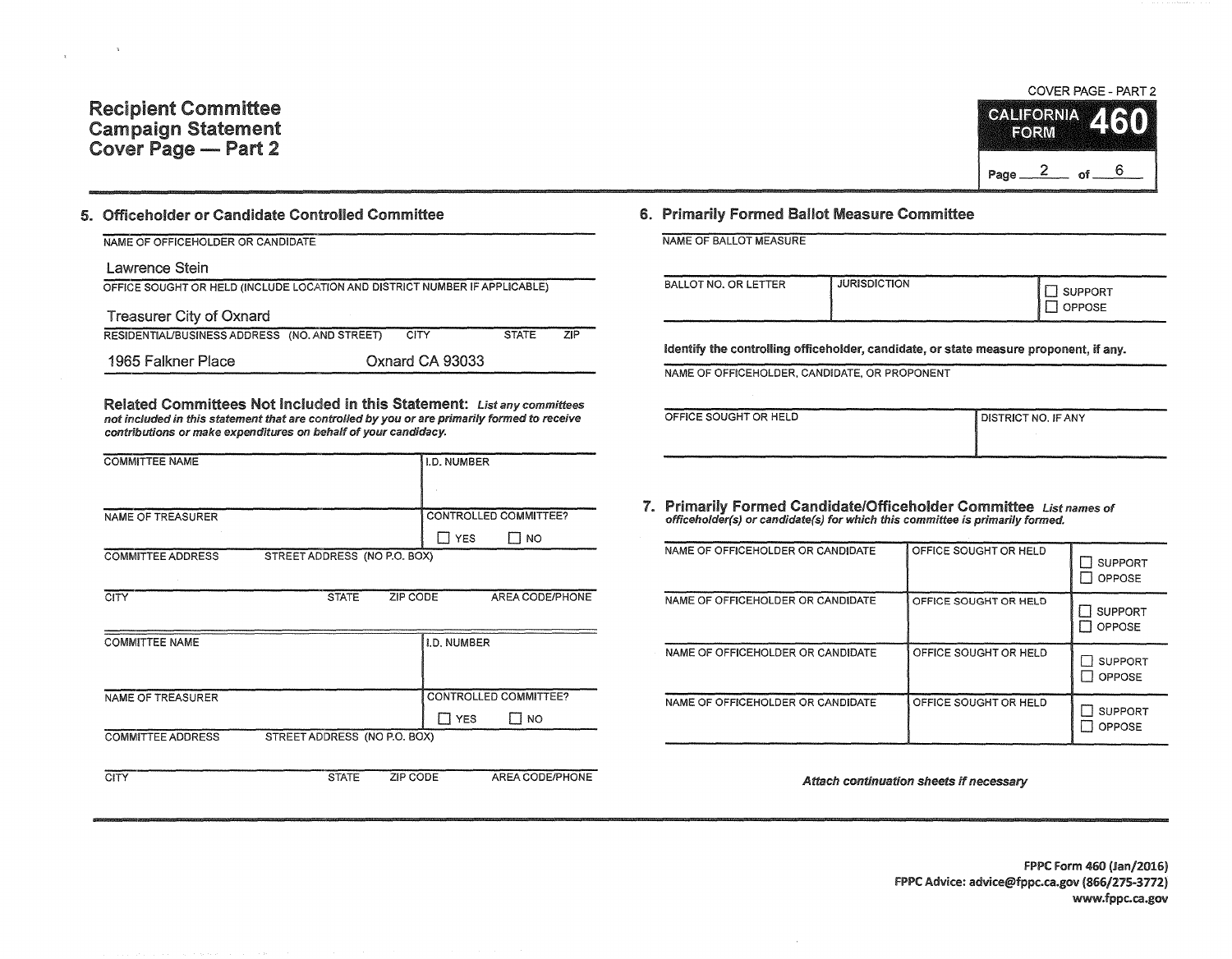| <b>Campaign Disclosure Statement</b>                          | Amounts may be rounded<br>to whole dollars.                |                                                                                            |         |                                              | <b>SUMMARY PAGE</b>                                                                  |
|---------------------------------------------------------------|------------------------------------------------------------|--------------------------------------------------------------------------------------------|---------|----------------------------------------------|--------------------------------------------------------------------------------------|
| <b>Summary Page</b>                                           |                                                            |                                                                                            |         | <b>Statement covers period</b><br>07/01/2016 | <b>CALIFORNIA</b><br>2130<br>FORM                                                    |
|                                                               |                                                            |                                                                                            | from    |                                              |                                                                                      |
| SEE INSTRUCTIONS ON REVERSE                                   |                                                            |                                                                                            | through | 09/24/2016                                   | $6^{\circ}$<br>Page $\frac{3}{1}$ of $\frac{3}{1}$                                   |
| <b>NAME OF FILER</b>                                          |                                                            |                                                                                            |         |                                              | <b>I.D. NUMBER</b>                                                                   |
| Larry Stein 4 Oxnard Treasurer 2016                           |                                                            |                                                                                            |         |                                              | 1387960                                                                              |
| <b>Contributions Received</b>                                 | Column A<br>TOTAL THIS PERIOD<br>(FROM ATTACHED SCHEDULES) | Column B<br>CALENDAR YEAR<br>TOTAL TO DATE                                                 |         |                                              | <b>Calendar Year Summary for Candidates</b><br>Running in Both the State Primary and |
|                                                               | 160.00                                                     |                                                                                            | 160.00  | <b>General Elections</b>                     |                                                                                      |
|                                                               | 300.00                                                     |                                                                                            | 300.00  |                                              | 1/1 through 6/30<br>7/1 to Date                                                      |
| 3.                                                            |                                                            |                                                                                            |         | 20. Contributions<br>Received                |                                                                                      |
|                                                               | $\Omega$                                                   |                                                                                            |         | 21. Expenditures                             |                                                                                      |
| 5.                                                            | 460.00                                                     |                                                                                            | 460.00  | Made                                         |                                                                                      |
| <b>Expenditures Made</b>                                      |                                                            |                                                                                            |         | <b>Expenditure Limit Summary for State</b>   |                                                                                      |
|                                                               |                                                            | $S = \begin{bmatrix} 1 & 1 \\ 1 & 1 \end{bmatrix}$                                         | 285.00  | Candidates                                   |                                                                                      |
|                                                               |                                                            |                                                                                            |         |                                              |                                                                                      |
|                                                               |                                                            |                                                                                            |         |                                              | 22. Cumulative Expenditures Made*<br>(If Subject to Voluntary Expenditure Limit)     |
|                                                               |                                                            |                                                                                            |         | Date of Election                             | Total to Date                                                                        |
|                                                               |                                                            |                                                                                            |         | (mm/dd/vv)                                   |                                                                                      |
|                                                               | 285.00                                                     | $\mathbb{R}$                                                                               | 285.00  |                                              | $\sim$ $\sim$                                                                        |
| <b>Current Cash Statement</b>                                 |                                                            |                                                                                            |         |                                              |                                                                                      |
| 12. Beginning Cash Balance  Previous Summary Page, Line 16 \$ | 0.00                                                       | To calculate Column B,                                                                     |         |                                              |                                                                                      |
|                                                               | 460.00                                                     | add amounts in Column                                                                      |         |                                              |                                                                                      |
|                                                               |                                                            | A to the corresponding<br>amounts from Column B                                            |         | reported in Column B.                        | *Amounts in this section may be different from amounts                               |
|                                                               | 285.00                                                     | of your last report. Some<br>amounts in Column A may                                       |         |                                              |                                                                                      |
|                                                               | 175.00                                                     | be negative figures that                                                                   |         |                                              |                                                                                      |
| If this is a termination statement, Line 16 must be zero.     |                                                            | should be subtracted from<br>previous period amounts. If<br>this is the first report being |         |                                              |                                                                                      |
|                                                               |                                                            | filed for this calendar year,<br>only carry over the amounts                               |         |                                              |                                                                                      |
| <b>Cash Equivalents and Outstanding Debts</b>                 |                                                            | from Lines 2, 7, and 9 (if<br>any).                                                        |         |                                              |                                                                                      |
|                                                               |                                                            |                                                                                            |         |                                              |                                                                                      |
|                                                               |                                                            |                                                                                            |         |                                              | FPPC Form 460 (Jan/2016)<br>FPPC Advice: advice@fppc.ca.gov (866/275-3772)           |
|                                                               |                                                            |                                                                                            |         |                                              |                                                                                      |

 $\label{eq:2.1} \mathbf{h} = \begin{bmatrix} \mathbf{h} & \mathbf{h} & \mathbf{h} \\ \mathbf{h} & \mathbf{h} & \mathbf{h} \end{bmatrix}$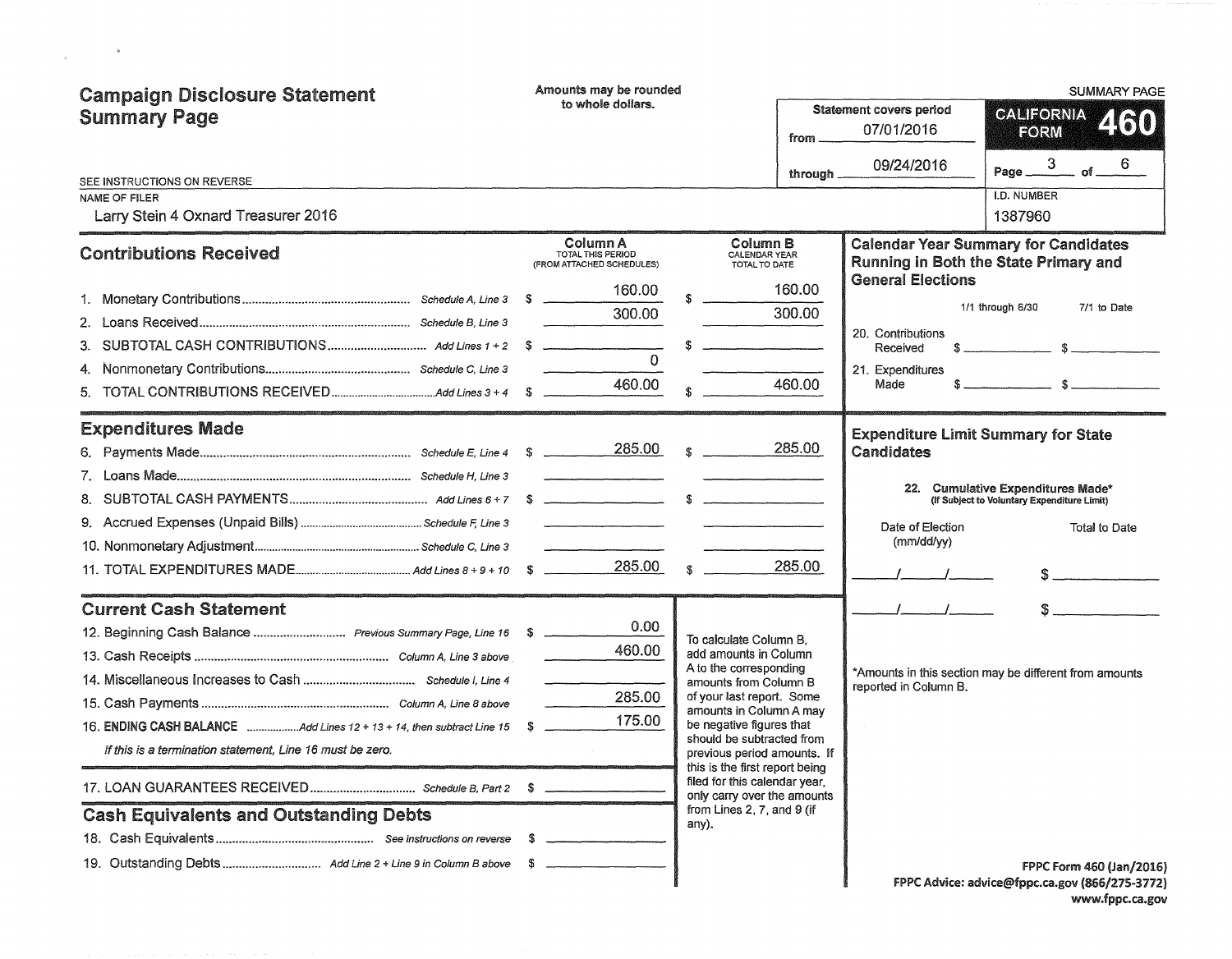| <b>Schedule A</b><br>SEE INSTRUCTIONS ON REVERSE | <b>Monetary Contributions Received</b>                                                                                                                                                                                                  | Amounts may be rounded<br>to whole dollars.<br>from.                      |                                                                                                     | <b>Statement covers period</b><br>through.             | 07/01/2016<br>09/24/2016                                                | <b>SCHEDULE A</b><br>CALIFORNIA<br>260<br>FORM<br>. of $ 6$<br>Page $4$ |                                                                          |  |
|--------------------------------------------------|-----------------------------------------------------------------------------------------------------------------------------------------------------------------------------------------------------------------------------------------|---------------------------------------------------------------------------|-----------------------------------------------------------------------------------------------------|--------------------------------------------------------|-------------------------------------------------------------------------|-------------------------------------------------------------------------|--------------------------------------------------------------------------|--|
| NAME OF FILER                                    | Larry Stein 4 Oxnard Treasurer 2016                                                                                                                                                                                                     |                                                                           |                                                                                                     |                                                        |                                                                         | I.D. NUMBER<br>1387960                                                  |                                                                          |  |
| DATE<br><b>RECEIVED</b>                          | FULL NAME, STREET ADDRESS AND ZIP CODE OF CONTRIBUTOR<br>(IF COMMITTEE, ALSO ENTER I.D. NUMBER)                                                                                                                                         | <b>CONTRIBUTOR</b><br>CODE *                                              | IF AN INDIVIDUAL, ENTER<br>OCCUPATION AND EMPLOYER<br>(IF SELF-EMPLOYED, ENTER NAME<br>OF BUSINESS) | <b>AMOUNT</b><br><b>RECEIVED THIS</b><br><b>PERIOD</b> | <b>CUMULATIVE TO DATE</b><br><b>CALENDAR YEAR</b><br>(JAN. 1 - DEC. 31) |                                                                         | PER ELECTION<br>TO DATE<br>(IF REQUIRED)                                 |  |
| 8/23/2016                                        | Joseph O'Neill<br>705 North A Street<br>Oxnard, CA 93030                                                                                                                                                                                | <b>ZIND</b><br>$\Box$ COM<br>$\Box$ OTH<br>$\Box$ PTY<br>$\square$ scc    | Attorney                                                                                            | 60.00                                                  | 60.00                                                                   |                                                                         |                                                                          |  |
| 9/01/2016                                        | David Lopez<br>3128 Circle Drive<br>Oxnard, Ca 93033                                                                                                                                                                                    | <b>ZIND</b><br>$\Box$ COM<br>$\Box$ OTH<br>$\Box$ PTY<br>$\square$ scc    | Retired                                                                                             | 25.00                                                  | 25.00                                                                   |                                                                         |                                                                          |  |
| 09/01/2016                                       | Ron and Barbara Shannon<br>644 Briar Cliff Road<br>Thousand Oaks, CA 91360                                                                                                                                                              | <b>ZIND</b><br>$\square$ COM<br>$\Box$ OTH<br>$\Box$ PTY<br>$\square$ scc | Retired                                                                                             | 50.00                                                  | 50.00                                                                   |                                                                         |                                                                          |  |
| 09/06/2016                                       | <b>Lillian Elswick</b><br>2100 Kingsbridge Way<br>Oxnard, Ca 93030                                                                                                                                                                      | $\square$ IND<br>$\Box$ COM<br>$\Box$ OTH<br>$\Box$ PTY<br>$\square$ scc  | Retired                                                                                             | 25.00                                                  | 25.00                                                                   |                                                                         |                                                                          |  |
|                                                  |                                                                                                                                                                                                                                         | $\square$ IND<br>$\square$ COM<br>Потн<br>$\Box$ PTY<br>$\Box$ SCC        |                                                                                                     |                                                        |                                                                         |                                                                         |                                                                          |  |
|                                                  |                                                                                                                                                                                                                                         |                                                                           | <b>SUBTOTAL \$</b>                                                                                  | 160.00                                                 |                                                                         |                                                                         |                                                                          |  |
|                                                  | <b>Schedule A Summary</b><br>1. Amount received this period - itemized monetary contributions.                                                                                                                                          |                                                                           |                                                                                                     | 160.00                                                 |                                                                         | *Contributor Codes<br>IND - Individual                                  | <b>COM</b> - Recipient Committee<br>(other than PTY or SCC)              |  |
|                                                  | 2. Amount received this period - unitemized monetary contributions of less than \$100 \$<br>3. Total monetary contributions received this period.<br>(Add Lines 1 and 2. Enter here and on the Summary Page, Column A, Line 1.)TOTAL \$ |                                                                           |                                                                                                     | 160.00                                                 |                                                                         | PTY - Political Party                                                   | OTH - Other (e.g., business entity)<br>SCC - Small Contributor Committee |  |

 $\label{eq:2.1} \begin{array}{ccccc} & & & & \mathbb{N} & \\ & & & & \mathbb{N} & \\ & & & & \mathbb{N} & \\ & & & & & \mathbb{N} \end{array}$ 

FPPC Form 460 (Jan/2016) f PPC Advice: advice@fppc.ca.gov (866/275-3772) www.fppc.ca.gov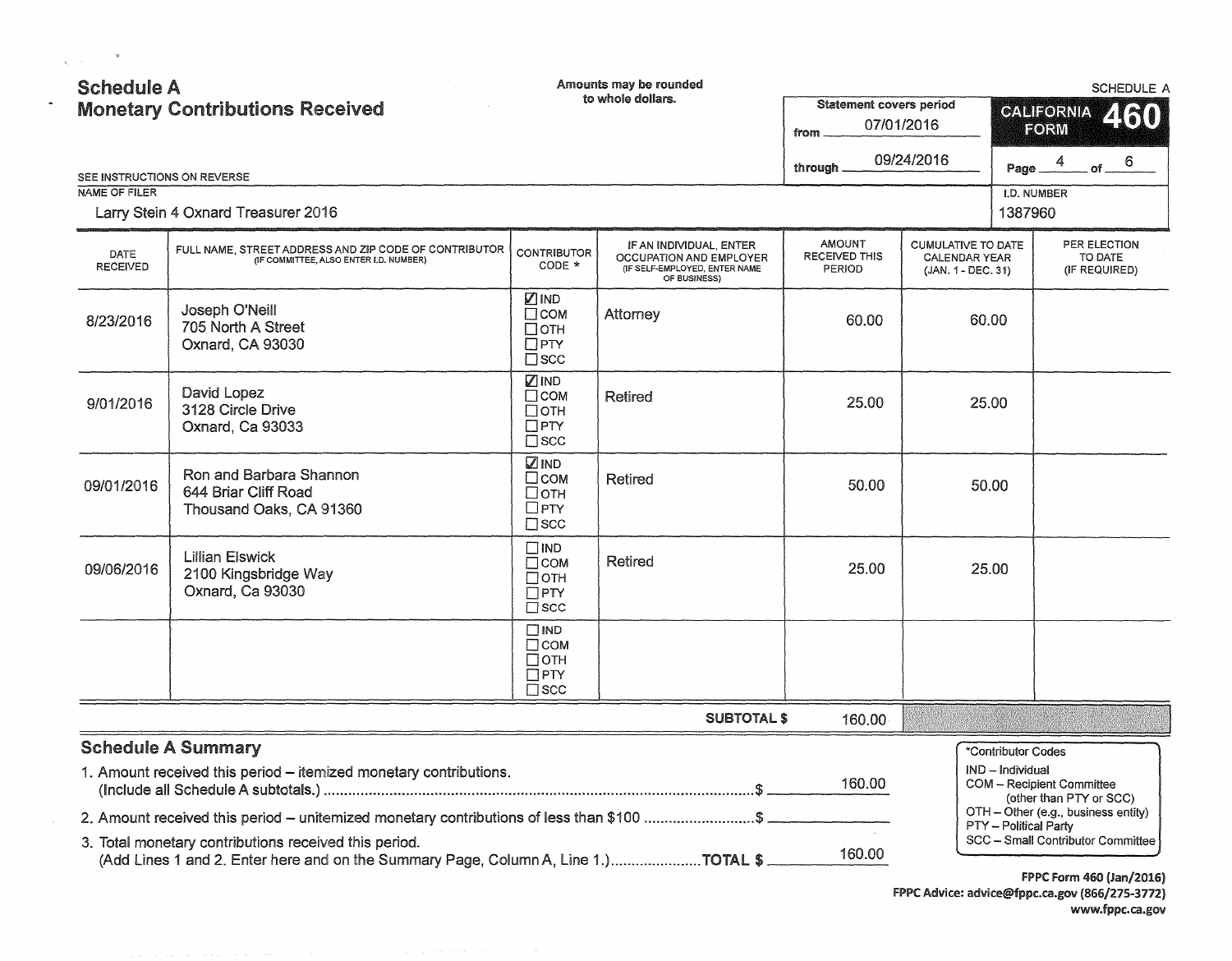|                                                                                                                                            |                                                                                                            | Amounts may be rounded                                                                              |                                                 |                                                         |                                                                    |                                                                |                                                                                                                      | <b>SCHEDULE B - PART 1</b>                                                 |
|--------------------------------------------------------------------------------------------------------------------------------------------|------------------------------------------------------------------------------------------------------------|-----------------------------------------------------------------------------------------------------|-------------------------------------------------|---------------------------------------------------------|--------------------------------------------------------------------|----------------------------------------------------------------|----------------------------------------------------------------------------------------------------------------------|----------------------------------------------------------------------------|
| <b>Schedule B-Part 1</b>                                                                                                                   |                                                                                                            | to whole dollars.                                                                                   |                                                 |                                                         | <b>Statement covers period</b><br><b>CALIFORNIA</b><br>260         |                                                                |                                                                                                                      |                                                                            |
| <b>Loans Received</b>                                                                                                                      |                                                                                                            |                                                                                                     |                                                 |                                                         | from                                                               | 07/01/2016                                                     | FORM                                                                                                                 |                                                                            |
|                                                                                                                                            |                                                                                                            |                                                                                                     |                                                 |                                                         |                                                                    |                                                                |                                                                                                                      |                                                                            |
| SEE INSTRUCTIONS ON REVERSE                                                                                                                |                                                                                                            |                                                                                                     |                                                 |                                                         | through                                                            | 09/24/2016                                                     | $\overline{5}$<br>Page _                                                                                             | -6<br>of.                                                                  |
| <b>NAME OF FILER</b>                                                                                                                       |                                                                                                            |                                                                                                     |                                                 |                                                         |                                                                    |                                                                | <b>I.D. NUMBER</b>                                                                                                   |                                                                            |
| Larry Stein 4 Oxnard Treasurer 2016                                                                                                        |                                                                                                            |                                                                                                     |                                                 |                                                         |                                                                    |                                                                | 1387960                                                                                                              |                                                                            |
| FULL NAME, STREET ADDRESS AND ZIP CODE<br>OF LENDER<br>(IF COMMITTEE, ALSO ENTER I.D. NUMBER)                                              | IF AN INDIVIDUAL, ENTER<br>OCCUPATION AND EMPLOYER<br>(IF SELF-EMPLOYED, ENTER<br><b>NAME OF BUSINESS)</b> | $\left( a\right)$<br><b>OUTSTANDING</b><br><b>BALANCE</b><br><b>BEGINNING THIS</b><br><b>PERIOD</b> | (b)<br>AMOUNT<br><b>RECEIVED THIS</b><br>PERIOD | (c)<br><b>AMOUNT PAID</b><br>OR FORGIVEN<br>THIS PERIOD | OUTSTANDING<br><b>BALANCE AT</b><br>CLOSE OF THIS<br><b>PERIOD</b> | $\left($ e $\right)$<br><b>INTEREST</b><br>PAID THIS<br>PERIOD | 70)<br>ORIGINAL<br><b>AMOUNT OF</b><br><b>LOAN</b>                                                                   | $\left( 0 \right)$<br><b>CUMULATIVE</b><br><b>CONTRIBUTIONS</b><br>TO DATE |
| Larry Stein<br>1965 Falkner Place<br>Oxnard. Ca 93033                                                                                      | Accountant.<br><b>AMCR Financial</b><br><b>Services</b><br>Oxnard, CA 93030                                | 0                                                                                                   | 300                                             | $\Box$ PAID<br>$\Box$ FORGIVEN                          | $s = 300.00$<br>12/31/16                                           | $0_{\tiny\%}$<br><b>RATE</b><br>0                              |                                                                                                                      | CALENDAR YEAR<br>PER ELECTION**                                            |
| $^{\dagger}$ Q IND<br>$\Box$ COM $\Box$ OTH $\Box$ PTY<br>$\Box$ scc                                                                       |                                                                                                            |                                                                                                     |                                                 |                                                         | DATE DUE                                                           |                                                                | DATE INCURRED                                                                                                        |                                                                            |
|                                                                                                                                            |                                                                                                            |                                                                                                     |                                                 | $\Box$ PAID                                             |                                                                    |                                                                |                                                                                                                      | CALENDAR YEAR                                                              |
|                                                                                                                                            |                                                                                                            |                                                                                                     |                                                 | $\Box$ FORGIVEN                                         |                                                                    | <b>RATE</b>                                                    |                                                                                                                      | PER ELECTION**                                                             |
| $\top$ $\Box$ IND<br>$\Box$ COM $\Box$ OTH $\Box$ PTY $\Box$ SCC                                                                           |                                                                                                            |                                                                                                     |                                                 |                                                         | DATE DUE                                                           |                                                                | DATE INCURRED                                                                                                        |                                                                            |
|                                                                                                                                            |                                                                                                            |                                                                                                     |                                                 | $\Box$ PAID                                             |                                                                    |                                                                |                                                                                                                      | CALENDAR YEAR                                                              |
|                                                                                                                                            |                                                                                                            |                                                                                                     |                                                 | $\Box$ FORGIVEN                                         |                                                                    | <b>RATE</b>                                                    |                                                                                                                      | PER ELECTION**                                                             |
| $\Box$ COM $\Box$ OTH $\Box$ PTY $\Box$ SCC<br>™ ⊡ <sup>ז</sup>                                                                            |                                                                                                            |                                                                                                     |                                                 |                                                         | DATE DUE                                                           |                                                                | DATE INCURRED                                                                                                        |                                                                            |
|                                                                                                                                            |                                                                                                            | <b>SUBTOTALS \$</b>                                                                                 | 300.00 \$                                       |                                                         | \$<br>300.00 \$                                                    |                                                                |                                                                                                                      |                                                                            |
| <b>Schedule B Summary</b>                                                                                                                  |                                                                                                            |                                                                                                     |                                                 |                                                         |                                                                    | (Enter (e) on<br>Schedule E, Line 3)                           |                                                                                                                      |                                                                            |
|                                                                                                                                            |                                                                                                            |                                                                                                     |                                                 |                                                         | 300.00                                                             |                                                                |                                                                                                                      |                                                                            |
| (Total Column (b) plus unitemized loans of less than \$100.)                                                                               |                                                                                                            |                                                                                                     |                                                 |                                                         |                                                                    |                                                                | <b>†Contributor Codes</b>                                                                                            |                                                                            |
| (Total Column (c) plus loans under \$100 paid or forgiven.)<br>(Include loans paid by a third party that are also itemized on Schedule A.) |                                                                                                            |                                                                                                     |                                                 |                                                         | . വ                                                                |                                                                | IND - Individual<br><b>COM</b> - Recipient Committee<br>OTH - Other (e.g., business entity)<br>PTY - Political Party | (other than PTY or SCC)                                                    |
| Enter the net here and on the Summary Page, Column A, Line 2.                                                                              |                                                                                                            |                                                                                                     |                                                 |                                                         | 300.00<br>(May be a negative number)                               |                                                                |                                                                                                                      | <b>SCC</b> - Small Contributor Committee                                   |
| *Amounts forgiven or paid by another party also must be reported on Schedule A.<br>** If required.                                         |                                                                                                            |                                                                                                     |                                                 |                                                         |                                                                    |                                                                |                                                                                                                      | FPPC Form 460 (Jan/2016)<br>FPPC Advice: advice@fppc.ca.gov (866/275-3772) |

 $\label{eq:3.1} M_{\rm{max}} = 1.5$  and  $\alpha = 0.5$ 

www.fppc.ca.gov